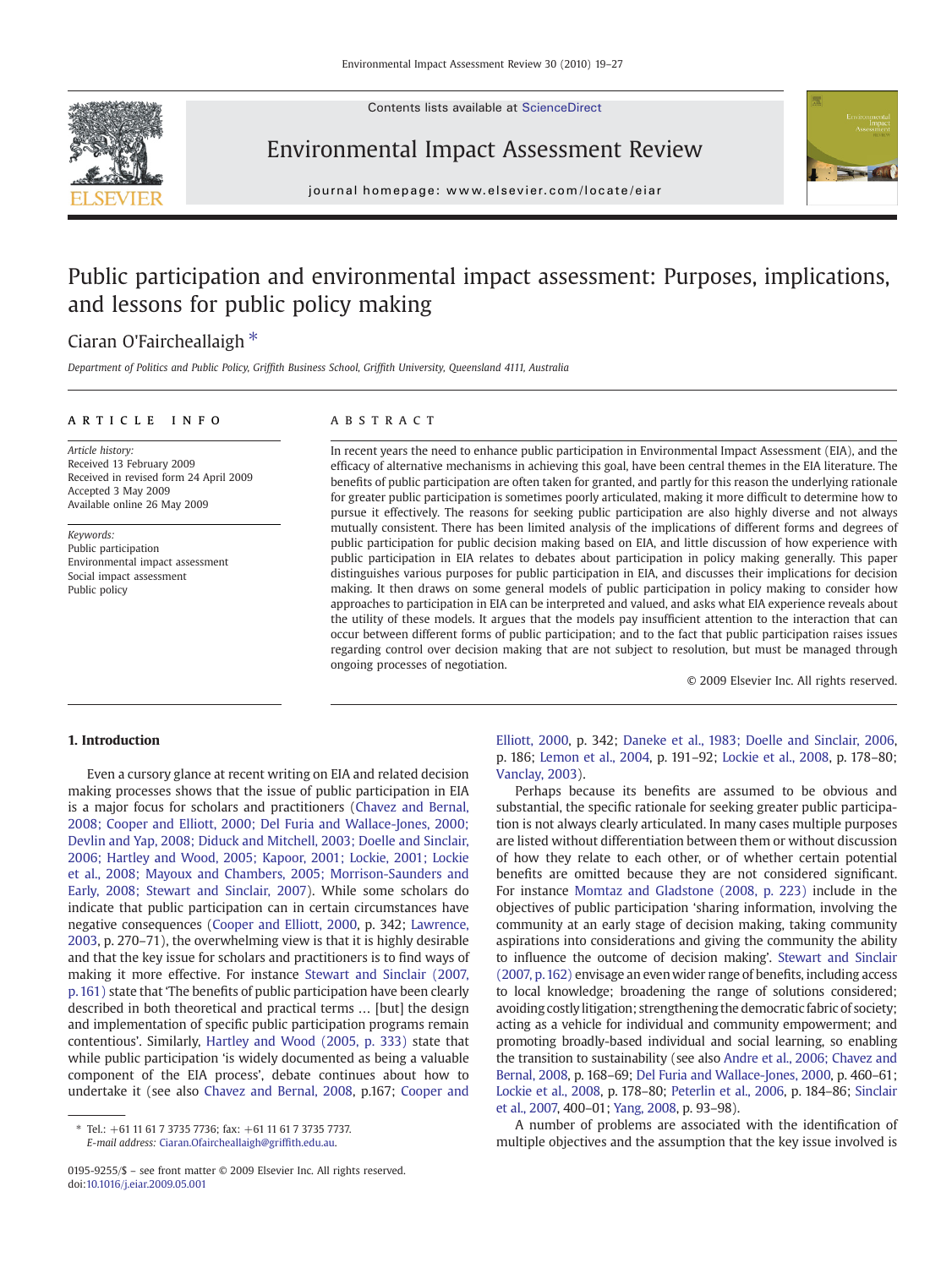<span id="page-1-0"></span>how to pursue effective participation. First, many of the objectives involve quite different concepts, activities and consequences. For instance sharing information with the public is a very different matter to allowing a community to influence government decisions or 'empowering' individuals and communities. Given this fact, it is difficult to see how one can pursue the issue of 'effective participation' without first differentiating clearly between different goals and considering what each involves and implies. Second, reflecting the fact that the term can encompass many different things, the consensus implied in the literature regarding the benefits of participation is in fact more apparent than real ([Lawrence, 2003, p. 272\)](#page-7-0). In the real world of public policy decisions, the issue of public participation is contested and highly political. To cite a specific case, Chinese authorities may well be keen to promote public participation if it improves the quality of information available to government decision makers, but may not respond at all well to [Yang's call \(2008, p. 97\)](#page-8-0) for the public to be 'given power to contribute to and influence decision-making by participating in the formulation of a proposal, the whole EIA process, the implementation and the evaluation of a proposal' ([Tang et al., 2008\)](#page-8-0).

A third issue is that even some of the individual objectives identified in the literature are complex and require careful definition and analysis. For instance a frequently-cited goal is to allow community aspirations or priorities to be taken into account in decision making. Yet such a requirement could encompass many different approaches, from treating community views as one of numerous variables considered in decision making, to immediately excluding options that fail to win community support [\(Becker et al., 2004; Devlin and Yap, 2008; Lockie, 2001\)](#page-7-0).

Another difficulty is that the possibility that different facets of public participation would interact is rarely acknowledged. It seems to be assumed that use of public participation to enhance the quality of empirical information for decision makers, for instance, can occur independently of its use as a tool of community empowerment. In the rare cases where the potential interaction between different forms of participation is recognised, its treatment tends to be perfunctory and to assume that these aspects are likely to reinforce each other in a positive manner. For example [Sinclair et al. \(2008, p. 422\)](#page-8-0) comment that more 'passive' forms of participation may provide 'on-ramps to more deliberative mechanisms'. [Del Furia and Wallace-Jones \(2000,](#page-7-0) [p. 459\),](#page-7-0) while acknowledging that there may be an interrelationship between the various goals they list for public participation, assume that the satisfaction of one goal can contribute to the achievement of another, and limit further discussion of the matter to a footnote. In fact there is no logical reason to exclude the possibility that pursuit of one objective might not undermine pursuit of another [\(OECD, 2001,](#page-7-0) p. 36). The relationship between them certainly warrants more careful investigation.

The failure to consider the interaction between different forms of public participation is in fact also a feature of general models of public participation in policy making. This raises a further issue. The broader implications of experience with public participation in EIA for public policy making are rarely considered. Given that EIA is, overwhelmingly, undertaken as a component of public policy decisions regarding (mainly) large-scale project development and (less commonly) public programs and policies, it seems important to consider how issues regarding public participation in EIA relate to wider debates about public participation in policy making. For example, one proposed purpose for enhancing public participation in EIA is to 'empower' individual communities. What are the broader implications of such 'empowerment' for public policy making, and how are public policy actors likely to respond to demands for greater power at the community level?

This article seeks to contribute to the debate regarding public participation in EIA in three ways. The first involves the modest but important goal of clearly distinguishing between a range of distinct purposes for public participation. The second is to consider how such purposes can be interpreted and valued, drawing on the wider literature on public participation in policy making. The third is to consider how experience with public participation in EIA can assist in assessing the utility of various models of public participation in policy making generally. In pursuing the second and third goals the primary objective is not to offer definitive responses to the issues raised, but to highlight their importance and the fact that they deserve greater attention from researchers.

One definitional matter should be clarified before proceeding, involving the term 'public participation'. The concept has long been contested and subject to a range of definitions ([Bishop and Davis, 2002\)](#page-7-0). Some analysts insist that use of the term is only justified when the public is actively involved and where decision makers are substantially influenced by that involvement [\(Bishop and Davis, 2002,](#page-7-0) p. 15–17). However given that a key goal of the article is to identify and explore the full range of ways in which members of the public relate to EIA processes, a restrictive definition is not appropriate. Thus 'public participation' is defined here as any form of interaction between government and corporate actors and the public that occurs as part of EIA processes.

As EIA occurs as part of public decision making processes, it is logical to consider the purposes of public participation as falling in three broad areas, depending on their relationship to those processes: as an aid to decision making which remains separate from the participating public; as a mechanism for achieving a role for the public as joint decision makers; and as a mechanism for reconstituting decision making structures. In making this distinction, no assumption is made that these areas are discrete either in the sense that the boundaries between them can be precisely delineated, or that chains of causality may not run between them, with actions in one having consequences in others. Yet at a conceptual level they do involve distinctions that are useful in identifying different approaches and exploring their implications. Table 1 summarises some more specific purposes included under each broad approach; these are discussed in the following sections.

#### 2. Participation as input for decision makers

#### 2.1. Provision of information

The public may be involved in EIA as recipients of information, with decision makers providing them with details of proposed projects or activities, of their timing, and of their expected impact on particular groups and localities. While not requiring the public's active participation and regarded in some cases as of little value to it (see [Section 5\)](#page-4-0), such information provision can be important in allowing affected groups to prepare for project impacts. It may be an essential prerequisite for the following two purposes, which involve transmission of information to decision makers by the public; and may assist in securing the smooth implementation of projects or programs ([Del](#page-7-0) [Furia and Wallace-Jones, 2000,](#page-7-0) p. 472; [Tang et al., 2008](#page-8-0)).

#### 2.2. Filling information gaps

In many cases the desire to achieve or enhance public participation in EIA reflects a belief that it is required so that decision makers in

| <b>Table 1</b> |                                                    |  |  |  |
|----------------|----------------------------------------------------|--|--|--|
|                | Defining purposes for public participation in EIA. |  |  |  |

Table 1

| Broad purpose                                 | Specific purposes and activities       |
|-----------------------------------------------|----------------------------------------|
| Obtain public input into decisions taken      | 1. Provide information to public       |
| elsewhere                                     | 2. Fill information gaps               |
|                                               | 3. Information contestability          |
|                                               | 4. Problem solving and social learning |
| Share decision making with public             | 1. Reflect democratic principles       |
|                                               | 2. Democracy in practice               |
|                                               | 3. Pluralist representation            |
| Alter distribution of power and structures of | 1. Involve marginalised groups         |
| decision making                               | 2. Shift the locus of decision making  |
|                                               | 3. Entrench marginalisation            |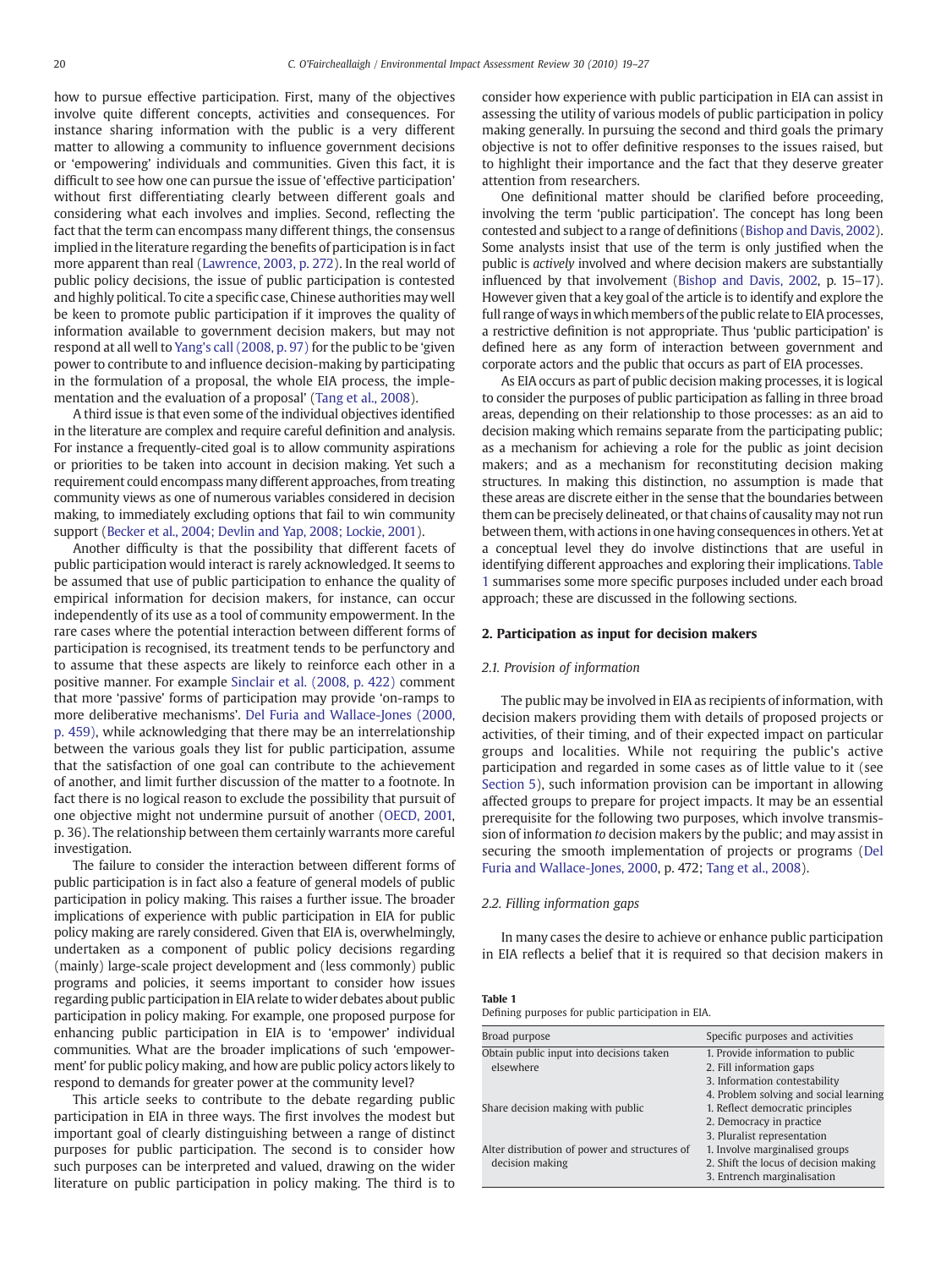government and corporations have access to full and robust information on impacted ecologies and populations, on the nature of impacts, and on the likely efficacy of mitigative strategies ([Andre et al., 2006;](#page-7-0) [Hartley and Wood, 2005,](#page-7-0) 320). In this approach public participation 'is designed essentially to ensure that all relevant information, including input from those affected, is available so that the decision-maker can make the most informed and well-considered decision. The public participation is not an end in itself. Nor does it actually provide a role for the public in the actual decision making' ([Morrison-Saunders](#page-7-0) [and Early, 2008](#page-7-0), p. 39; see also [Momtaz and Gladstone, 2008\)](#page-7-0). The information involved may relate to existing ecological or social conditions, as where Chinese authorities utilised public participation to gain accurate demographic data on a population that would be affected by resumption of agricultural land for industrial development [\(Tang et al., 2008,](#page-8-0) p. 64–65). In addition, it may only be through public participation that all of the issues potentially associated with proposed actions can be identified and that information can be obtained on the fears and hopes that accompany people's own predictions of the likely effects of projects, which are themselves an important component of social impact ([Becker et al., 2004; Chavez](#page-7-0) [and Bernal, 2008; Lemon et al., 2004; Robinson and Bond, 2003](#page-7-0)).

Decision makers also make judgments regarding the significance of predicted impacts and the risks associated with development alternatives. In this regard knowledge regarding the aspirations and values of affected populations is critical, and public participation may be required to obtain this information ([Lane et al., 2003; Lockie, 2001,](#page-7-0) p. 281; [Lockie et al., 2008](#page-7-0), p. 180; [Paci et al., 2002,](#page-7-0) p. 115; [Tauxe, 1995](#page-8-0)). It may also be essential to provide decision makers with information about the distribution of costs and benefits from proposed projects, allowing them to undertake what many analysts regard as a critical component of EIA, calculation of the political consequences of alternative decisions they might take [\(Finsterbusch, 1995,](#page-7-0) p. 234–36; [Usher, 1993](#page-8-0), p. 99).

Where the underlying rationale for seeking public participation is gaining access to information, decision makers are likely to seek only the degree of participation needed to elicit the required information and no more [\(Lane et al., 2003,](#page-7-0) p. 97). This participation may be 'active' as, for example, where indigenous elders travel with officials to their traditional lands and expose them to environmental and cultural knowledge by demonstrating traditional life styles and practices. However participation in this case represents a technique designed to elicit information, not any sharing of control over decision making, and the implications of public participation for the nature of policy processes are unlikely to be substantial. If the relevant information is available from other sources, for instance an earlier EIA of a similar project in the same area, there will be no requirement for public participation.

#### 2.3. Information contestability

Decision makers may wish not simply to extract specific types of information from potentially affected people, but may also wish to create contestability in relation to a wide range of information on projects and expected impacts. This is especially so given that the Environmental Impact Statements (EISs) or EIA reports that represent a critical input into public decision making are generally prepared by proponents or their consultants, who are far from disinterested in their selection, interpretation and presentation of information. Proponents wish their projects to be approved, and as a result are likely to ignore or downplay negative impacts or risks, and to exaggerate potential project benefits, and in particular may be prone to exaggerate the economic benefits that usually constitute the major justification for large industrial projects [\(Doelle and Sinclair, 2006,](#page-7-0) p.190; [Lockie, 2001,](#page-7-0) p. 278–79; [Lockie et al., 2008; Momtaz and](#page-7-0) [Gladstone, 2008; Rosenberg et al., 1995,](#page-7-0) p. 146). Public participation can be indispensable if proponent information is to be contested and if alternatives to those favoured by the proponent are to be properly scrutinised [\(Lockie, 2001; Tilleman, 1995\)](#page-7-0).

It is not only that proponents may engage in obfuscation or in deliberate exaggeration, though this certainly occurs (see [Weitzner,](#page-8-0) [2008](#page-8-0) for extensive documentation of a contemporary case in relation to EIA of a bauxite project in Suriname). Also important are the world views, epistemologies and values that specific professionals engaged by proponents and their consultants bring to bear in identifying and assessing potential impacts [\(Tauxe, 1995](#page-8-0)). For instance, engineers or economists are likely to emphasise the concrete and the quantifiable, and so are likely to focus on and privilege certain types of impacts and ignore others ([Chase, 1990; Kapoor, 2001](#page-7-0)). In contrast committed environmentalists or indigenous elders, given that they see the world and their own place in it quite differently, are likely to pursue alternative sources and types of information and to understand the same information differently. In relation to the latter point, it may be agreed, for example, that a proposed project will result in the death annually of a specific number of turtles. But this impact will be assessed very differently by an economist who sees it in terms of the market value of an equivalent quantity of meat, and an indigenous elder who believes that people and turtles are spiritually linked and live in a relationship of mutual dependency and obligation. Decision makers may also wish to ensure that no one professional perspective world view is allowed to dominate.

#### 2.4. Problem solving and social learning

Public participation may be sought by decision makers not just as a way of obtaining information or testing its robustness, but also to assist with problem solving by suggesting ideas, concepts, solutions and resources that can be mobilised to address complex environmental and social issues ([Diduck and Mitchell, 2003; OECD, 2001](#page-7-0)). Public participation can be a source of creativity and innovation [\(Joldersma, 1997\)](#page-7-0), allowing decision makers to draw on alternatives that are not present in their existing array of responses. A related approach increasingly discussed in the literature involves the concept of social and organizational learning, in which stakeholders work together, sharing information to identify effective, socially acceptable strategies to mitigate impacts and identify opportunities [\(Chavez and](#page-7-0) [Bernal, 2008; Diduck and Mitchell, 2003; Fitzpatrick, 2006; Van den](#page-7-0) [Howe, 2006; Webler et al., 1995](#page-7-0)). Van den Howe argues that stakeholder involvement is essential given 'the irreducible plurality of stand-points that stems from the complex nature of [environmental] issues …' (2006, p. 12). According to Sinclair et al. collective learning and the social mobilisation that can accompany it are required to achieve 'the perspective transformation necessary for changing unsustainable resource use patterns' (2008, p. 425) and to address 'the need for institutional innovation and generative change in response to the sustainability imperative' (2008, p. 416).

Social learning by definition involves a flow of ideas that is not unidirectional. However when it is undertaken as in input into decision making located elsewhere, the public's contribution of ideas and potential solutions, while possibly offering opportunities for acquiring scientific, technical and social knowledge, does not allow it to determine which solution will be adopted (for illustrations see [Diduck and Mitchell, 2003; Momtaz and Gladstone, 2008](#page-7-0)). As noted in [Section 3.2](#page-3-0), social learning can also take other forms where public participation does involve a degree of control over decision making [\(Fitzpatrick, 2006; Sinclair et al., 2008\)](#page-7-0).

#### 3. Public participation in decision making

What distinguishes this broad perspective is that participation involves an element of control over decisions by the public, through existing decision making structures and processes. Both the extent of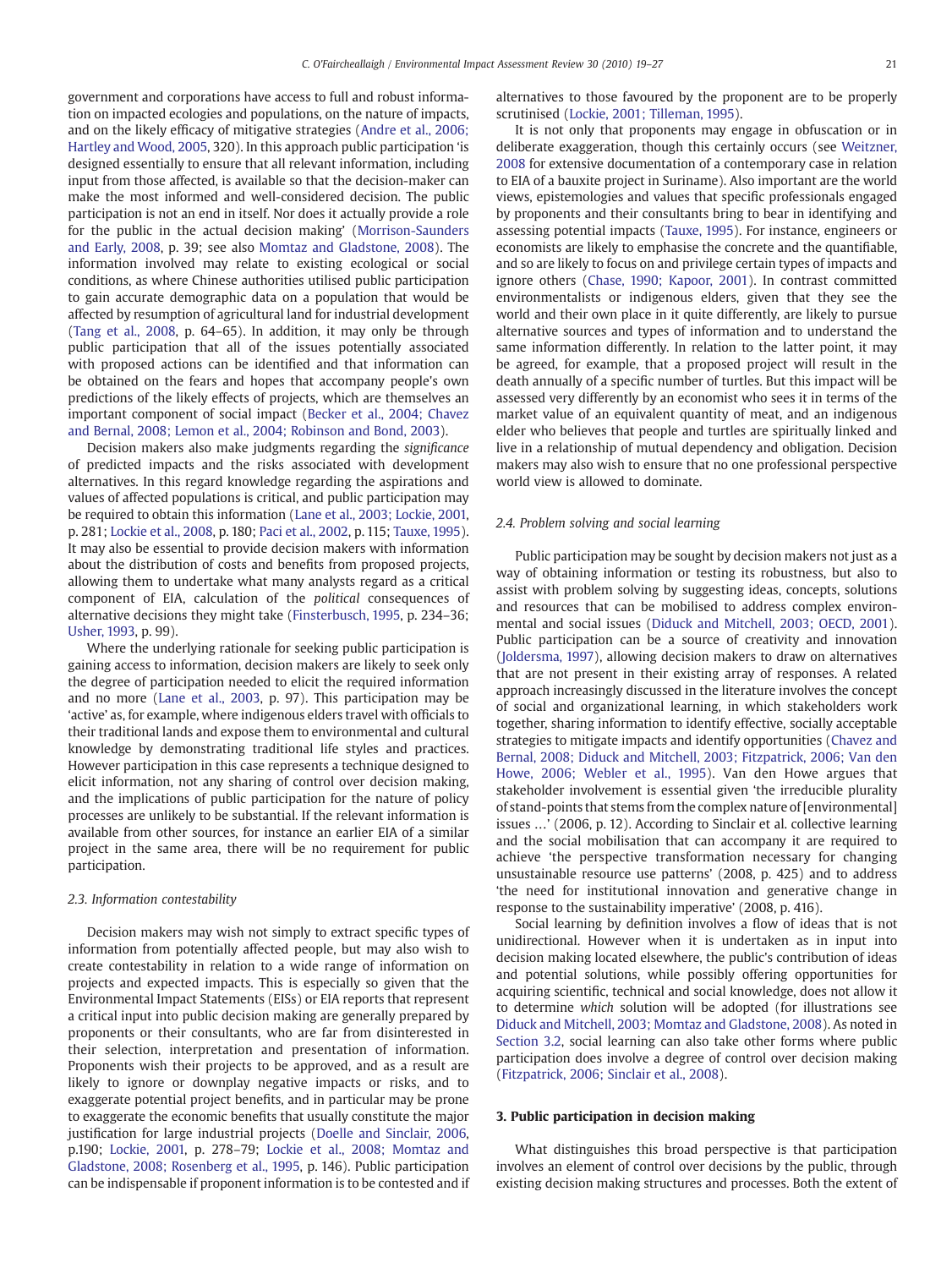<span id="page-3-0"></span>this control and the mechanisms through which it is exercised can vary substantially.

#### 3.1. Democratic principles and 'influencing' decisions

One approach involves the argument that it is 'the public' or sections of it which experience relevant environmental and social impacts, and that it is unethical or undemocratic for them not to be involved in decisions ([Hartley and Wood, 2005](#page-7-0), 327–35; [Lawrence,](#page-7-0) [2003](#page-7-0), p. 277; [Morrison-Saunders and Early, 2008](#page-7-0), p. 33; [Vanclay, 2003,](#page-8-0) p. 9). A key issue, of course, is the nature of that involvement. [Lockie](#page-7-0) [\(2001, 284\)](#page-7-0) for example stresses the need for participation to be 'meaningful' and 'not just [provision of] data to decision makers elsewhere', while the public's capacity to 'influence' decisions is often seen as critical [\(Hartley and Wood, 2005](#page-7-0), p. 328, 331; [Yang, 2008,](#page-8-0) p. 97). But how are concepts such as 'meaningful decision making' and 'influence over decision making' translated into operational terms? How much influence should the public have? Some argue that in fact EIA should be used to obtain the consent of those affected by proposed projects, on the basis that the legitimacy of government derives from the consent of the governed [\(Creighton, 1983; Barton, 2002:](#page-7-0) p. 87– 88). This latter approach, if taken to its logical conclusion, has profound implications for the conduct of public policy as it would require that EIA encompass a mechanism such as the referendum that allowed city residents in Italy to have the final say on a proposed gas terminal [\(Del Furia and Wallace-Jones, 2000\)](#page-7-0). In 'wicked' policy areas such as the siting of waste disposal facilities, the outcome may be policy paralysis (see Section 3.3).

#### 3.2. Democratic practice and capacity

A second strand involves the argument that participation is of value in its own right, that people cannot develop their full potential as citizens except by participating in the work of governance. Participation thus fulfils an educative function, allowing citizens to develop a fuller understanding of their system of government, giving them insights into the interests of their fellow citizens and of society as a whole, and in the process allowing them to contribute to government decision making and so fulfil the obligations which, along with rights, are associated with citizenship. Participation is essential for the full development of individual capabilities [\(Barton, 2002](#page-7-0): p. 102–103; [Hindess, 2002](#page-7-0), p. 36–37). Social and organizational learning is also highly relevant in this case, as joint learning and problem solving creates opportunities for citizens to enhance their understanding of each other and to engage in the collective decision making at the heart of democracy [\(Fitzpatrick 2006; Renn, 2006;](#page-7-0) [Sinclair et al., 2008,](#page-7-0) p. 416). From this perspective EIA represents one of many spheres of political life in which people can participate and both be educated in the exercise of their citizenship and at the same time fulfil their duties as citizens. The capacity for EIA to serve as an arena for personal development and a focus for exercise of citizenship is truncated if EIA processes allocate decision making power solely to senior bureaucrats and/or government ministers. Again, a critical issue involves the extent to which and the way in which decision making power is shared between public officials, appointed and elected, and citizens. We return to this issue in [Section 5](#page-4-0).

#### 3.3. EIA as a political arena: pluralism and representation

Another basis for public participation, and one which renders moot the issue of degrees of public influence over decision making, rests on the starting point that decision making in modern democracies involves a contest between representatives of various interests in society, usually in the form of interest groups. From this viewpoint, the purpose of public participation in EIA is to provide avenues for these contending interests to pursue their desired outcomes and to resolve conflicts between them ([Barton, 2002,](#page-7-0) 90–94; [Chavez and Bernal,](#page-7-0) [2008](#page-7-0), 166; [Lockie, 2001,](#page-7-0) p. 281–82). A 'representative pluralist' approach takes the view that the role of EIA is not just to generate information on the distribution of costs and benefits for decision makers, including the public, to consider. Rather, EIA processes represent fora in which conflicts are resolved and winners and losers [are decided](#page-7-0) through the contest of competing interests. The proponent represents one such interest and will push for rapid development of the project at least possible cost, while other interests (for instance environmental or indigenous groups, other economic producers using resource the proponent will monopolise or affect) will be pushing for different outcomes.

The various interests will lobby for their preferred outcomes both by participating in the EIA process, and subsequently seeking to influence government decision makers, for instance the minister ultimately responsible for rejecting or approving a project or setting conditions for its approval, or cabinet where it has the final say on project approval. Individual components of the state (for instance a mines department or an environmental protection agency) may also be perceived as constituting distinct interests pushing for their preferred outcomes. The agency that is responsible for overseeing the EIA process may be seen in a similar light, or alternatively may be viewed as a referee who oversees the contest and ensures that the 'rules of the game', as set out in relevant legislation and administrative procedures, are observed ([Devlin and Yap, 2008,](#page-7-0) p. 19).

From this perspective there is no necessity for members of the public to participate directly in EIA processes or to lobby governments, only for the groups that represent them to participate.

An important issue that arises in relations to group participation in EIA involves its implications for pursuit of a general public interest, defined as the general good or the aggregate interest of the political community as a whole ([Hindess, 2002,](#page-7-0) p. 31–32). Where participation revolves around promotion of specific group interests, it can be seen as promoting specific and even narrow interests at the expense of the wider social good ([Hindess, 2002,](#page-7-0) p. 34). This is especially the case where EIA is being conducted in relation to siting of projects or activities that are widely reviewed as undesirable, for instance waste disposal facilities, power stations and prisons. Indeed in such cases public participation may simply constitute public resistance, with the result that policy making is paralysed, facilities for which an urgent need exists are not constructed, and society incurs significant costs [\(Barton, 2002](#page-7-0), p. 119; [Holland, 2002](#page-7-0)).

On the other hand it can be argued that claims of incompatibility between group participation and pursuit of broad societal interests are based on the assumption that government decision makers would, in the absence of such participation, pursue the public good. This assumption may not in fact be valid in relation to EIA, which can be dominated by project proponents, consultants on their payroll, government agencies that are subject to 'capture' by proponents, and politicians intent on promoting short-term economic growth to boost their electoral prospects ([Curran and Hollander, 2008; Weitzner,](#page-7-0) [2008](#page-7-0)). Broadly-based group participation may be required to avoid such an outcome ([Barton, 2002,](#page-7-0) p. 88; [Doelle and Sinclair, 2006](#page-7-0), p. 187, 189–90; [Kapoor, 2001,](#page-7-0) p. 270; [Lockie, 2001,](#page-7-0) p. 279).

#### 4. Reframing decision making: shifting the balance of power

#### 4.1. Empowering marginalised groups

The broad approaches outlined in [Sections 2 and 3](#page-1-0) assume that existing decision making structures and the distribution of power they reflect are acceptable and will remain unchanged. In the first case, public or corporate officials will make decisions, in part by utilising information and ideas provided by the public. The second approach assumes that the existing distribution of power allows citizens to participate in decision making in 'meaningful' ways or, from a pluralist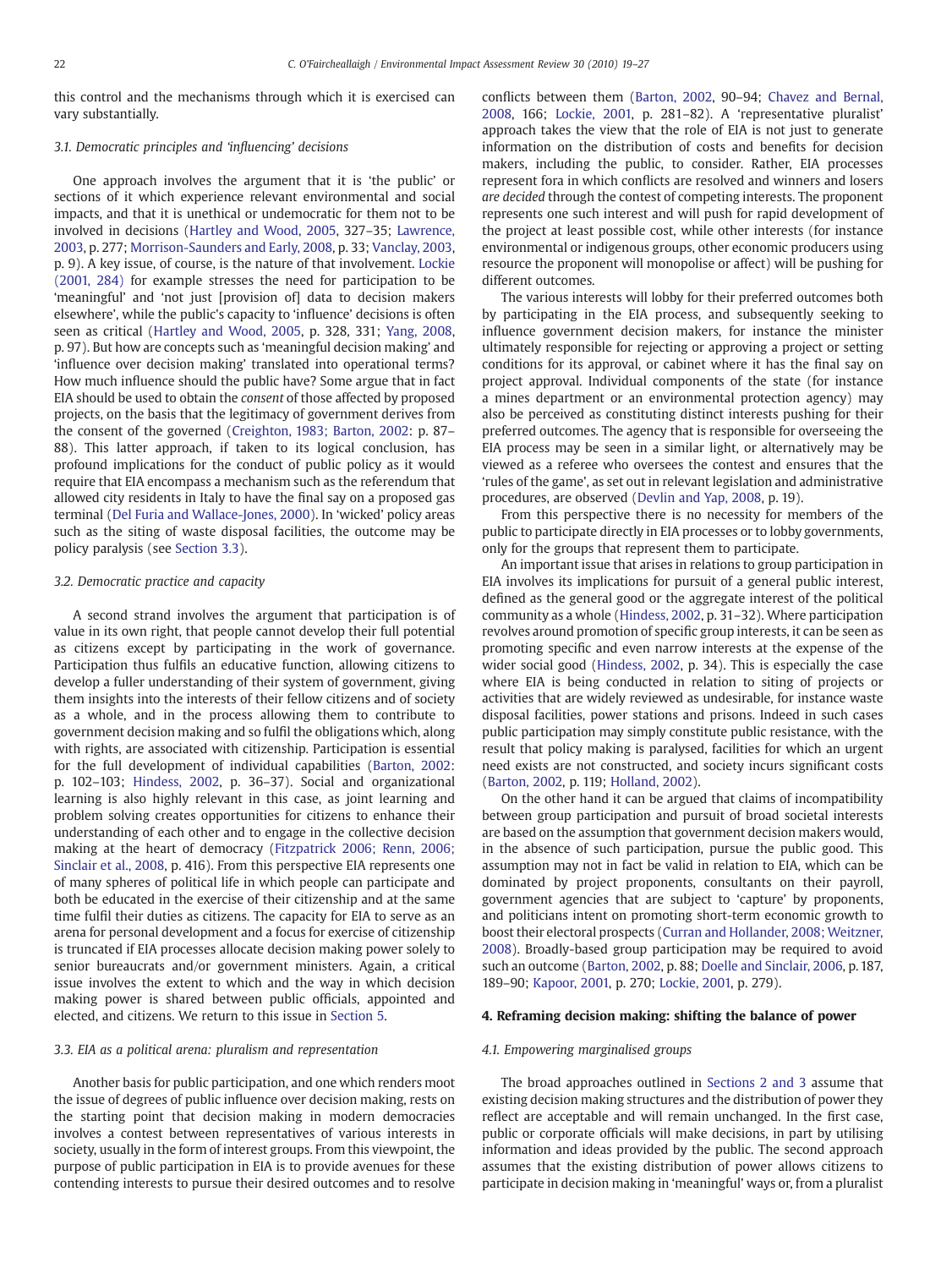<span id="page-4-0"></span>perspective, that it reflects a democratic political contest between groups that represent citizens' interests. A third broad approach takes the view that the existing distribution of power is in fact uneven and inequitable, that in this context marginalised groups will exist that cannot exercise any significant impact on decision making, and that this situation is unacceptable. Thus a fundamental goal of public participation in EIA is to achieve a more equitable distribution of political power and change existing decision structures. EIA can be used by socially marginalised groups as a platform from which to change the social order, and in so doing alter in basic ways the distribution of costs and benefits from development.

Thus while [Finsterbusch \(1995, p. 234\)](#page-7-0) argues that impact assessment is not 'an instrument for the revolution of social institutions to equalize power and results', [Gagnon \(1995, p. 273, 286\)](#page-7-0) sees SIA as one of the most important and useful tools in empowering 'local community members to exercise increased control over their own territory, social environment and future development'. Similarly, [Vanclay \(2003, 7\)](#page-8-0) argues that the role of impact assessment 'encompasses empowerment of local people; [and] enhancement of the position of … disadvantaged or marginalised members of society' (see also [Barton, 2002; Gagnon et al., 1993; Howitt, 1989; Lawrence,](#page-7-0) [2003](#page-7-0), Chapter 7).

This approach has major implications for policy making, implying the need for a realignment of political roles and structures that place previously marginalised groups in a position to influence decision making in EIA. An important consideration in this regard is how marginalised groups, given their disadvantaged status, can in practice achieve such a position. The powerless in society are in fact the least likely to participate in EIA, both because they lack the resources to do so and often find the processes involved alien and intimidating [\(Esteves and Vanclay, 2009,](#page-7-0) p. 141). While long recognised in the literature [\(Freudenberg, 1983](#page-7-0), p. 231), this dilemma is frequently not addressed by analysts calling for a redistribution of political power. Thus for example [Dale and Lane \(1994, p. 264\)](#page-7-0) state that 'local Aboriginal people have little influence and control over environmental decision making' and note the need 'for more effective participation', but do not indicate how, at a political level, such an outcome can be achieved.

Another important consideration involves the response of decision makers and existing developer and other interests to marginalised groups that do mobilise and push for change. It appears unlikely that those who hold power will yield gracefully to groups pushing for a share of it. In this context the latter may first need to work outside impact assessment processes in order to enhance their negotiating position, and then insert or re-insert themselves from this stronger position. For instance, [Lawrence \(2003\)](#page-7-0) reports a case involving an impact assessment of a planned oil shale project on fruit farmers in Queensland, Australia. While an SIA conducted by the proponent identified a range of likely impacts, it offered no solutions acceptable to the fruit farmers. The fruit growers carried out their own strategic planning process outside the SIA to investigate a full range of possible responses, some of which had been foreclosed by the proponent. One of these, involving a complete buy-out of the growers, was eventually accepted by the government. As Lawrence notes, 'the growers found a way to broaden and redefine the SIA process. However to have the necessary control over their own fate, they had to go outside the SIA process, employ a parallel planning process, and then reshape the SIA process …' (2003, p. 268).

#### 4.2. Shifting the locus of decision making

Groups that are subject to systemic marginalisation may find it impossible to reshape existing structures, and may respond by establishing impact assessment processes separate to the statutory ones, bypassing government and using their impact assessment as a basis for negotiating terms of development directly with project proponents. For instance during the 1990s a number of Aboriginal groups in Cape York, Queensland, having been effectively excluded from EIA decision making for many years [\(Chase, 1990\)](#page-7-0), opted out of the public project assessment process and undertook their own impact studies. They used these studies as a basis for negotiating legally-binding agreements with project developers. These agreements deal with matters (including environmental management and cultural heritage protection) that are also addressed in legislation and public regulation, and in at least some cases they contain provisions that appear to appropriate for Aboriginal people decision making powers usually monopolised by governments. For instance one agreement allocates to a joint Aboriginal–company management structure control over environmental and cultural issues arising from mining operations ([O'Faircheallaigh, 1999](#page-7-0), 70). While the government does possess the ultimate authority to impose its legislation, in effect it is unlikely to intervene if project development is proceeding smoothly, and to date the Queensland government has not done so. The outcome is that Aboriginal communities gain a significant degree of influence over impact assessment and the conditions under which development occurs. Similar outcomes have been achieved by some indigenous groups in Canada using what are referred to there as 'Impact and Benefit Agreements' [\(Gibson, 2006\)](#page-7-0).

#### 4.3. Reinforcing powerlessness

While the literature dealing with marginalised social groups generally focuses on the use of EIA to enhance their political position, impact assessment can also be utilised to reinforce marginalisation or marginalise social groups even further. For example [Tang et al. \(2008,](#page-8-0) [p. 66](#page-8-0)–70) note that Chinese officials responsible for an environmental assessment of a major industrial development regarded villagers who would lose their land as 'policy recipients', that the purpose of the EIA was to 'justify already-made project decisions', and that officials prevailed on a lawyer hired by villagers opposing the development not to take their case. [Hildyard et al. \(1998\)](#page-7-0) report that Indonesian officials undertook impact assessment processes solely because these were required by international aid agencies, and continued to ignore the interests of villagers whose land was being lost to agribusiness projects. [Tauxe \(1995, p. 9](#page-8-0)–10) describes how public consultation procedures which supposedly incorporated ranchers affected by oil development in Montana further marginalised them by invoking 'dominant organizational, ideological, and discursive forms' which devalued the ranchers' values and rhetorical styles.

#### 5. A wider perspective: public participation in policy making

How should these different approaches to public participation be interpreted and how should they be valued? The general literature on public participation in policy making may provide insights in this regard. In turn, the experience with public participation in EIA may offer useful insights into the utility and validity of models of pubic participation included in that literature.

The approaches outlined above could be interpreted within frameworks that establish a hierarchy of forms of participation, such as Arnstein's 'ladder of participation', cited regularly in the literature on public participation in EIA and on public participation generally (for example [Chavez and Bernal, 2008; Cooper and Elliott, 2000;](#page-7-0) [Diduck and Mitchell, 2003; Tritter and McCallum, 2006\)](#page-7-0). [Arnstein](#page-7-0) [\(1969\)](#page-7-0) constructs a hierarchy of participation in terms of the degree of control over policy decisions enjoyed by public participants. Use of EIA to provide information to the public or to generate information for decision makers would be defined as 'tokenism' in Arnstein's framework, because it fails to deliver citizen's control over policy. Use of public participation in EIA to help to shift the balance of power in society would be highly regarded, given that the ultimate goal of public participation is 'the redistribution of power that enables have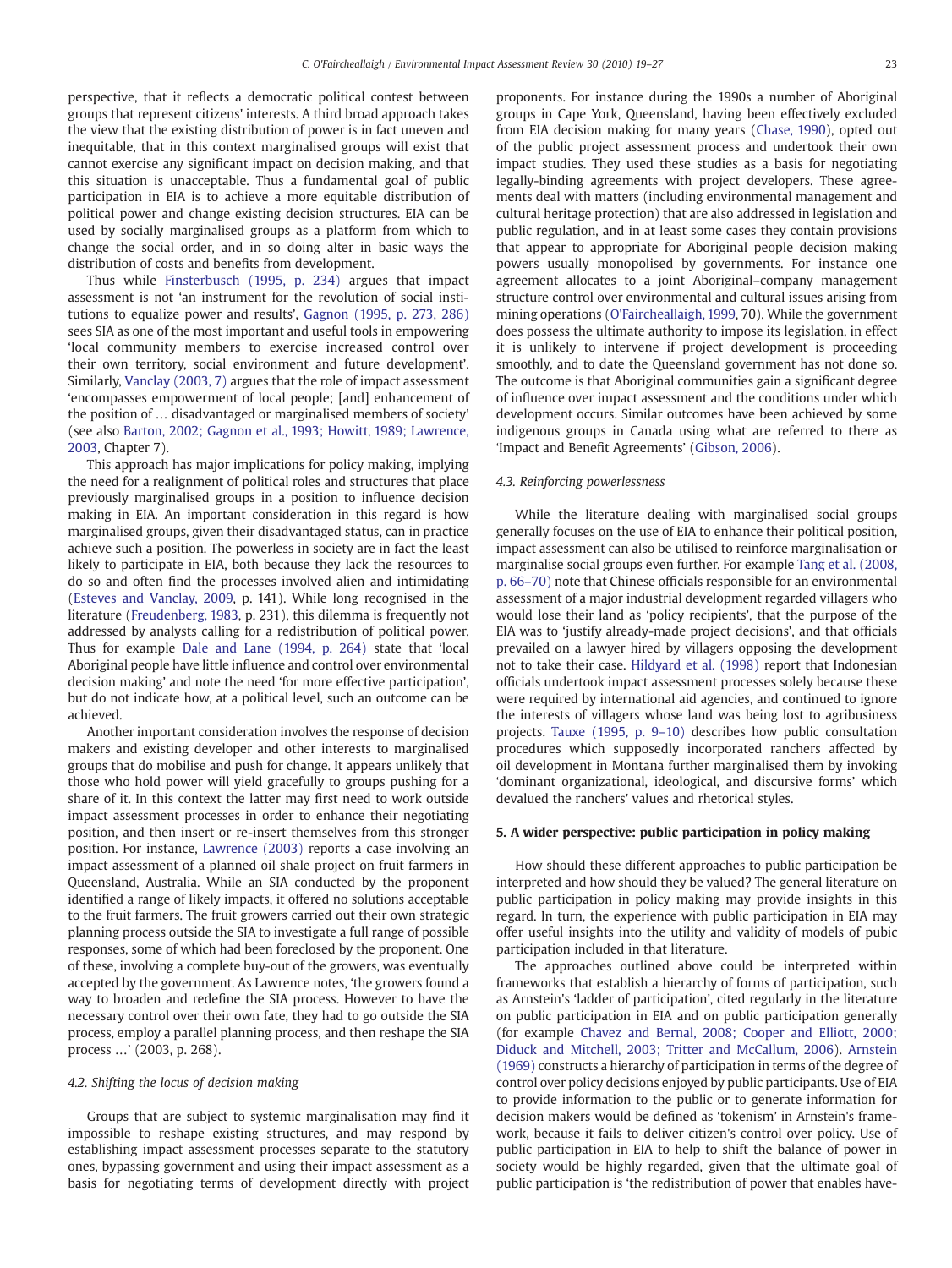not citizens, presently excluded from the political and economic processes, to be deliberately included in the future' [\(Arnstein, 1969,](#page-7-0) p. 216; see also [Hildyard et al., 1998](#page-7-0)).

One difficulty with such approaches is that they dismiss forms of public participation that, as the EIA experience reveals, can substantially enhance the quality of public decision making by expanding the available information base. This is especially so when public participation is utilised to create contestability in relation to information available to decision makers ([Barton, 2002,](#page-7-0) p. 100–101; [Tilleman,1995,](#page-8-0) p. 428–29; [Weitzner, 2008](#page-8-0)). They also treat each form of participation as separate and distinct, denying the possibility that they may in fact interact in dynamic ways. Thus for example Arnstein argues that citizens only achieve access to the 'upper rungs' of the ladder by refusing to participate in forms of participation that equate to the lower rungs (1969, p. 122). But in reality provision of information to decision makers can provide a basis for achieving a share of decision making power. For instance [Tauxe \(1995, p. 8\)](#page-8-0) discusses how a developer's association in Montana was able to provide authoritative figures on the projected impacts of energy development, which were then utilised by state planning agencies and consultants, earning the developers 'a strong lobbying voice' with decision makers. In another context, [Keck and Sikkink \(1998\)](#page-7-0) show that the capacity to generate and control information has been crucial to the ability of nongovernment organizations to influence international policy regimes.

An alternative framework is proposed by [Thomas \(1990\)](#page-8-0). He argues that a range of different approaches to public participation may be appropriate depending on the nature of the policy problem or issue involved. Participation may serve quite different ends in different policy areas, and so no particular approach to participation is inherently desirable or undesirable. The degree of public involvement 'depends on the attribute of the core problem; some problems demand more involvement, others less' (1990, p. 435). Thomas models five different approaches to decision making, ranging from a situation in which a public manager makes an 'autonomous managerial decision' without public involvement, to one in which 'the manager and the public attempt to reach agreement on a solution'. The key task for decision makers is to classify policy problems and 'choose among [the] five decision-making approaches, varying in the extent of group involvement and potential approaches' (1990, p. 436; for another similar approach see [Shand and Arnberg, 1996\)](#page-8-0).

While this approach has the advantage of drawing attention to the potential benefits of various types of public participation, it has two major drawbacks. First, it assumes that fundamental choices regarding the nature of policy issues or problems and regarding the appropriate approach to public participation should be made by public officials; such participation may be extensive in certain cases, but only where public officials determine that this should be so. This position itself embodies a very specific approach to public participation. Second, it assumes acceptance by the public of the degree of participation that officials determine is appropriate, denying agency to people or groups that are offered specific forms of participation. As we shall see, the EIA experience suggests that this assumption is seriously flawed.

[Bishop and Davis \(2002, p. 21](#page-7-0)–26) adopt a somewhat different and less normative approach based on 'aggregating contemporary practice'. They identify six different forms of public participation, ranging from 'Participation as Consultation' to 'Participation as Control'. Their classification has the virtue that it does recognise the possibility of agency on the part of the public, arising for instance from its ability to use administrative law to insist on a role in decision making and in some cases to have government decisions reversed or modified ('Participation as Standing'). However in common with the approaches discussed above, this classification tends to treat different forms of participation as separate and mutually exclusive categories; to ignore the dynamic relationship that can exist between various forms of participation; and to downplay the capacity of the public to devise strategies to redefine the basis on which their participation occurs.

The importance of addressing these matters is well illustrated by public participation in EIA. For example, officials and proponents may determine that public participation should serve purely as a means of generating information they can use to take decisions. However seeking information from a potentially affected public is likely to raise public awareness of a project and this in turn may result in demands for more substantial public participation ([Devlin and Yap, 2008,](#page-7-0) p. 19). Indeed the willingness to allow this may become a precondition for providing the information originally sought by the proponent or government officials. Official requests for information on indigenous cultural heritage that may be affected by a proposed project provide a good illustration of such responses. Typically, indigenous people are reluctant to release such information unless they are fully informed about the proposed project and are given the opportunity to enter into negotiations with government and the proponent on management of cultural heritage ([O'Faircheallaigh, 2008](#page-7-0)). If such demands for greater involvement are met, then the character of public participation and its implications for policy making change significantly, illustrating the fact that control over information can in itself represent a significant source of power. Alternatively, if such requests for greater involvement are denied by decision makers, members of the public may feel that they are facing attempts to coopt them into a process over which they will have no control, and may simply withdraw, undermining the objectives of public officials [\(Hildyard et al., 1998; Tauxe, 1995,](#page-7-0) p. 7).

Critically, EIA experience shows that withdrawal may only be from the specific participative processes the public finds overly restrictive, rather than from relevant decision making arenas. Groups can utilise a range of strategies to 'break open' decision making processes through what [Devlin and Yap \(2008, p. 19\)](#page-7-0) term 'transgressive contention' that rejects the 'rules of the game' initially laid down by public officials. They note that 'Even quite closed and technocratic processes can be broken open if the public becomes aware of the project and begins to mobilize against it' (2008, 19; see also [Feit, 2005](#page-7-0), p. 269). Thus [Holland](#page-7-0) [\(2002\)](#page-7-0), for instance, describes how groups dissatisfied with the assessment process being applied to the selection of a nuclear waste disposal facility in Australia used court action, and political strategy focused on minority parties in the Australian Senate, to undermine and eventually derail the entire site selection process (for other examples of 'transgressive action' by the public, see [Hildyard et al., 1998;](#page-7-0) [Lawrence, 2003; Lucas, 2002,](#page-7-0) 313–314). Similarly, Non-Government Organizations (NGOs) in Canada are mounting court challenges to Federal Government attempts to constrain public participation in EIA processes for the proposed Red Chris mine in northern British Columbia ([Mining Watch Canada, 2009](#page-7-0)). Indeed it may even be the case that EIA processes that allow little opportunity for public control of decisions themselves provide opportunity for acquisition of skills, such as communication strategies and methods of social mobilisation [\(Diduck and Mitchell, 2003\)](#page-7-0), that can latter be turned against decision makers.

This discussion of models of public participation highlights the fact that static frameworks that place different forms or levels of public participation into separate categories characterised by rigid boundaries are unhelpful, especially where it is also suggested that policy makers have the freedom to choose between them. In reality the three broad forms of public participation outlined in previous sections are not insulated from each other, but rather interact in the context of a political dynamic that inevitably surrounds public decisions regarding major project developments and other activities subject to EIA. This can be illustrated in relation to a key issue around public participation, the question of control over decision making.

Public officials, appointed or elected, generally prefer to keep public participation 'within tightly circumscribed limits' and display a 'propensity towards centralized control' [\(Lawrence, 2003,](#page-7-0) p. 273), a tendency that seems nearly universal across political systems [\(Chavez](#page-7-0) [and Bernal, 2008](#page-7-0), p. 167; [Doelle and Sinclair, 2006](#page-7-0), p. 187; [OECD, 2001;](#page-7-0) [Tang et al., 2008\)](#page-7-0). Indeed in politically sensitive areas government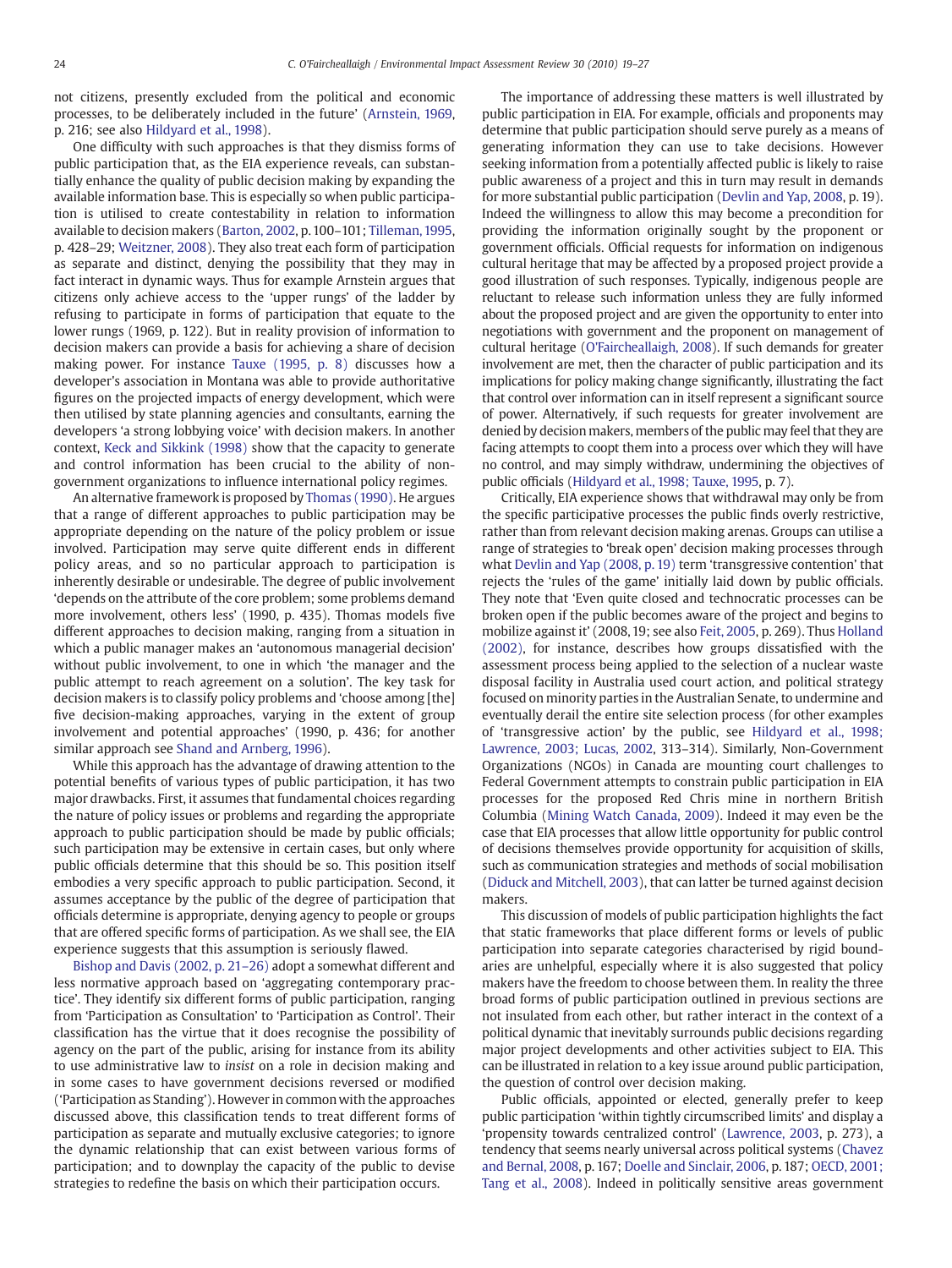may prefer to avoid public participation, because of the risk of policy paralysis [\(Holland 2002](#page-7-0), 81). The argument that public officials must ultimately control decision making gets substantial support in the EIA literature and in writing on public participation generally. As Daneke argued over two decades ago, 'Most researchers agree that it is not the purpose of public involvement to make the decision, but rather to merely improve decision making' ([Daneke, 1983,](#page-7-0) p. 24). [Kane and](#page-7-0) [Bishop \(2002, p. 87\)](#page-7-0) are critical of the 'tendency to view consultation as an exercise in policy determination by the public rather than as public input … whose ultimate use is to be defined by the elected decision makers' (see also [Lucas, 2002,](#page-7-0) p. 345–46; [Lemon et al., 2004,](#page-7-0) p. 193).

But the political reality is that if officials refuse to share decision making power, public participation may be seen as tokenistic, and the public quickly becomes cynical and withdraws. Thus [Stewart and](#page-8-0) [Sinclair \(2007, 168\)](#page-8-0) cite informants in a study of public participation as stressing the need for 'genuine opportunity to influence the decision … People sense very quickly when something's a done deal; then they stop participating' (see also [Curran and Hollander, 2008;](#page-7-0) [Hartley and Wood, 2005](#page-7-0), p. 328; [OECD, 2001,](#page-7-0) p. 21–24, 41–43; [Webler](#page-8-0) [et al., 1995](#page-8-0), p. 459).

Government needs public participation, for instance because of its valuable role in filling information gaps and rendering information contestable; in ensuring that government is aware of the full range of policy options; and in removing potential obstacles to project or policy implementation. But unless it is convinced that participation will involve some real influence over decision making, the public will be reluctant to participate. This reluctance may not be limited to a specific project or policy area, but may result in a general cynicism that makes it very difficult to involve citizens when officials wish to do so, and ultimately threatens the legitimacy of government [\(Curran and Hollander 2008](#page-7-0), p. 22; [OECD, 2001; Webler et al., 1995,](#page-7-0) p. 459).

In addition, as mentioned above public actors may well react by finding ways to undermine or circumvent existing policy structures. Thus what faces officials is not a menu of 'participation options' from which they can chose what they consider appropriate for the circumstances. Rather what faces them is an ongoing negotiation regarding the terms on which the public will participate, and the need to constantly manage the tension between their 'propensity towards centralized control' and the 'decentralizing tendencies of public involvement' [\(Lawrence, 2003,](#page-7-0) p. 273). This does not deny the need for policy makers to be clear about the distinction between various forms of public participation, and transparent about their willingness to allow public participants to influence decision making. To do otherwise is to invite public cynicism, and withdrawal from participation. But attempts to establish hard-and-fast rules regarding the relationship between public participation and decision making are likely to be counterproductive. Maintaining flexibility in relation to the nature and extent of public participation is essential to its successful incorporation into public policy making.

While the public is not powerless in dealing with government, EIA experience highlights the fact that public participation occurs in dynamic political environments and that, as a result, the trend will not inevitably be towards greater public control. Decision makers, driven by wider policy and political imperatives and reacting to what they see as threats to their ability to respond to these, may act to roll back public participation. Indeed the very success of groups in achieving greater control over decision making can lead to political responses which push public participation back to a 'lower' level, again emphasising the relationship between different dimensions of public participation.

Site identification and impact assessment procedures utilised in 2007–2008 in relation to a liquefied natural gas (LNG) processing facility in the Kimberley region of Western Australia offer a good illustration of this point. Historically, Kimberley Aboriginal people have been excluded from decisions about resource development on their traditional lands. From the late 1970s they began to actively oppose such developments, using litigation and direct action to delay and in some cases halt major projects [\(Hawke and Gallagher, 1985](#page-7-0)). After 2000, the regional Aboriginal land organization, the Kimberley Land Council, was able to use this record of opposition to major projects, the Australian High Court's legal recognition of inherent Aboriginal rights in land (arising from the 1992 Mabo case), and the growing international recognition of indigenous rights to push for a much stronger role for Aboriginal landowners in impact assessment and project approval processes ([Kimberley Land Council, 2008a,b\)](#page-7-0). It achieved considerable success in this regard, to such an extent that when the (Labor) Government of Western Australia contemplated establishing an LNG facility on the Kimberley coast in 2006, it stated that development would only occur with the informed consent of the Aboriginal traditional owners of proposed sites ([Carpenter, 2006](#page-7-0)). In other words, the government was not only sharing its decision making powers, but allowing traditional owners the final say. A site identification and impact assessment process was established on this basis during 2007 and 2008.

In October 2008 a newly-elected Liberal/National Party Government reversed this position, believing that it was unacceptable for any section of the public to have what it termed a veto over government decisions. The government indicated that while it would consult with traditional owners regarding measures for impact mitigation and community benefits, the existing site selection process would be discontinued. It has since announced its preferred site for the LNG facility, and indicated that it will use compulsory acquisition powers to enforce its decision if traditional owners oppose it ([Government of](#page-7-0) [Western Australia, 2008; O'Brien, 2008\)](#page-7-0).

#### 6. Conclusion

This article has proposed a classification of purposes for public participation in EIA based around three fundamental relationships between the public and decision making structures and processes. These involve public input to decisions taken separately from the public; public involvement in decision making; and attempts to change the distribution of power in society so as to reconfigure decision making. Ten different purposes are identified, each of which differs significantly in the degree and form of participation and in its implications for public decision making. The point of this exercise is not to argue that this is the only basis on which alternative purposes for public participation in EIA can be classified and their implications explored. Rather it is to highlight the need to be clear and specific regarding what these purposes are, how they may be distinguished from one another, what each implies in terms of the role of public participation in decision making process, and the implications of each for decision making.

It is one matter to distinguish between different purposes for public participation in EIA, another to form judgments regarding their desirability. There is also the important issue, little addressed in the literature, of what experience with public participation in EIA implies for participation in policy making generally. The general literature on public participation in policy making offers some arguments and insights regarding the value of various types of participation, but tends to adopt rigid positions in favour either of specific forms of public participation, or to privilege the authority of public officials in determining which form should be adopted. Both approaches ignore two important and inter-connected realities, highlighted by the experience with public participation in EIA. The first is the dynamic and political nature of public participation as an issue. This involves inherent tensions between the desire of public officials to keep control over decisions; their need for public involvement; and the agency of the public in responding to opportunities for participation, in some cases by circumventing decision making processes created by public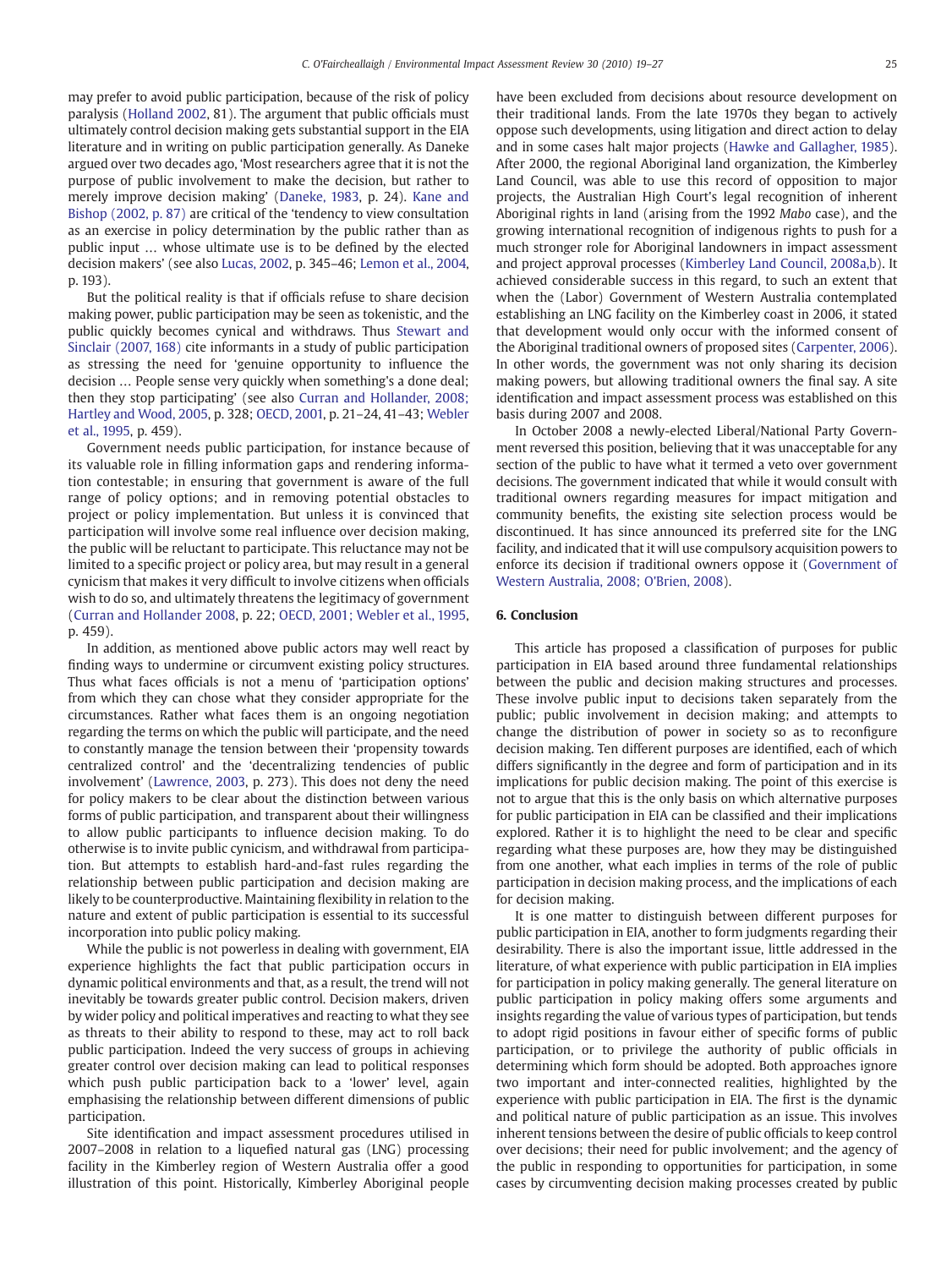<span id="page-7-0"></span>officials and legislators. The second is that alternative purposes for public participation are in fact not bounded and discrete but relate to each other, in ways that require further exploration. Thus for instance use of public participation to obtain information for corporate and government officials can lead to pressures for public control over decision making; the success of groups in gaining control over decision making can in turn generate reactions from public officials, resulting in a redefinition of the purposes and limits of public participation.

More research is needed on the way in which the dynamic political processes within which EIA is embedded work out in specific contexts and influence the shape and extent of public participation in EIA, and on the way in which various forms of public participation relate to each other. These matters receive less attention than they deserve not only in research on public participation in EIA, but also in the wider literature on public policy making. Thus such a focus would not only enhance understanding of EIA, but also represent an important contribution to knowledge regarding public participation in policy making generally.

#### References

- Andre P, Enserink D, Connor D, Croal P. Public participation international best practice principles. Special publication series no. 4. Fargo, USA: International Association for Impact Assessment; 2006.
- Arnstein S. A ladder of citizen participation. J Am Instit Plann 1969;35(4):216–24.
- Barton B. Underlying concepts and theoretical issues in public participation in resources development. In: Zillman D, Lucas A, Pring G, editors. Human rights in natural resources development: public participation in the sustainable development of mining and energy resources. Oxford: Oxford University Press; 2002. p. 77-119.
- Becker D, Harris C, Nielsen E, McLaughlin W. A comparison of a technical and a participatory application of social impact assessment. Impact Assess Proj Apprais  $2004;22(3):177-89.$
- Bishop P, Davis G. Mapping public participation in policy choices. Aust J Publ Admin, 2002;61(1):14–29.
- Carpenter A. West Kimberley onshore liquefied natural gas processing facilities: statement by Premier. Perth: Legislative Assembly, Western Australia; 2006. Online resource: [http://www.parliament.wa.gov.au/hansard/hans35.nsf/](http://www.parliament.wa.gov.au/hansard/hans35.nsf/16ab30a0303e54f448256bf7002049e8/c8dbf3c3ba5613a0482572300020d180?OpenDocument) [16ab30a0303e54f448256bf7002049e8/c8dbf3c3ba5613a0482572300020d180?](http://www.parliament.wa.gov.au/hansard/hans35.nsf/16ab30a0303e54f448256bf7002049e8/c8dbf3c3ba5613a0482572300020d180?OpenDocument) [OpenDocument](http://www.parliament.wa.gov.au/hansard/hans35.nsf/16ab30a0303e54f448256bf7002049e8/c8dbf3c3ba5613a0482572300020d180?OpenDocument) [last accessed 19 January 2009].
- Chase A. Anthropology and impact assessment: development pressures and indigenous interests in Australia. Environ Impact Assess Rev 1990;10:11–23.
- Chavez B, Bernal A. Planning hydroelectric power plants with the public: a case of organizational and social learning in Mexico. Impact Assess Proj Apprais 2008;26(3): 163–76.
- Cooper L, Elliott J. Public participation and social acceptability in the Philippine EIA process. J Environ Assess Pol Manag 2000;2(3):339–67.
- Creighton J. An overview to the research conference on public involvement and social impact assessment. In: Daneke G, Garcia M, Priscolin J, editors. Public involvement and social impact assessment. Boulder: Westview Press; 1983. p. 1-10.
- Curran G, Hollander R. A tale of two pulp mills: realising ecologically sustainable development in Australia. Aust J Publ Admin 2008;67(4):483–97.
- Dale A, Lane M. Strategic perspectives analysis: a procedure for participatory and political social impact assessment. Soc Nat Resour 1994;7:253–67.
- Daneke G. Public involvement: what, why, how. In: Daneke G, Garcia M, Priscolin J, editors. Public involvement and social impact assessment. Boulder: Westview Press; 1983. p. 11–34.
- Daneke G, Garcia M, Priscolin J, editors. Public involvement and social impact assessment. Boulder: Westview Press; 1983.
- Del Furia L, Wallace-Jones J. The effectiveness of provisions and quality of practices concerning public participation in EIA in Italy. Environ Impact Assess Rev 2000;20: 457–79.
- Devlin JF, Yap N. Contentious politics in environmental assessment: blocked projects and winning coalitions. Impact Assess Proj Apprais 2008;26(1):17–27.
- Diduck A, Mitchell B. Learning, public involvement and environmental assessment: a Canadian case study. J Environ Assess Pol Manag 2003;5(3):339–64.
- Doelle M, Sinclair J. Time for a new approach to public participation in EA: promoting cooperation and consensus for sustainability. Environ Impact Assess Rev, 2006;26: 185–205.
- Esteves A, Vanclay F. Social Development Needs Analysis as a tool for SIA to guide corporate-community investment: applications in the minerals industry. Environ Impact Assess Rev, 2009;29:137–45.
- Feit H. Re-cognizing co-management as co-governance: visions and histories of conservation at James Bay. Anthropologica 2005;47:267–88.
- Finsterbusch K. In praise of SIA: a personal review of the field of social impact assessment: feasibility, justification, history, methods, issues. Impact Assess 1995;13:229–52.
- Fitzpatrick P. In it together: organizational learning through participation in impact assessment. J Environ Assess Pol Man 2006;8(2):157–82.
- Freudenberg W. The promise and peril of public participation in social impact assessment. In: Daneke G, Garcia M, Priscolin J, editors. Public involvement and social impact assessment. Boulder: Westview Press; 1983. p. 227–34.
- Gagnon C. Social impact assessment in Quebec: issues and perspectives for sustainable community development. Impact Assess 1995;13:273–88.
- Gagnon C, Hirsch P, Howitt R. Can SIA empower communities? Environ Impact Assess Rev 1993;13:229–53.
- Gibson RB. Sustainability assessment and conflict resolution: reaching agreement to proceed with the Voisey's Bay nickel mine. J Clean Prod 2006;14(3/4):334–48.
- Government of Western Australia. Liberal-National Government makes decision on LNG precinct. Perth: Department of the Premier and Cabinet; 2008. Online resource: [http://www.mediastatements.wa.gov.au/Lists/Statements/DispForm.aspx?](http://www.mediastatements.wa.gov.au/Lists/Statements/DispForm.aspx?ID=131095) [ID=131095](http://www.mediastatements.wa.gov.au/Lists/Statements/DispForm.aspx?ID=131095) [last accessed 6 February 2009].

Hartley N, Wood C. Public participation in environmental impact assessment implementing the Aarhus Convention. Environ Impact Assess Rev 2005;25:319–40.

- Hawke S, Gallagher M. Noonkanbah, whose land, whose law. Fremantle: Fremantle Arts Centre; 1985.
- Hildyard N, Hedge P, Wolvekamp P, Reddy S. Same platform, different train: the politics of participation. Unasylva: An international journal of forestry and forest industries 1998;49(3) Online resource: <http://www.fao.org/docrep/w8827W/w8827e00.HTM> [last accessed 4 November 2008].
- Hindess B. Deficit by design. Aust J Publ Admin 2002;61(1):30–8.
- Holland I. Consultation and contest: the danger of mixing modes. Aust J Publ Admin 2002;61(1):76–86.
- Howitt R. Social impact assessment and resource development: issues from the Australian experience. Aust Geogr 1989;20(2):153–66.
- Joldersma C. Participatory policy making: balancing between divergence and convergence. Eur J Work Organ Psychol 1997;6(2):207–18.
- Kane J, Bishop P. Consultation and contest: the danger of mixing. Aust J Publ Admin 2002;61(1):87–94.
- Kapoor I. Towards participatory environmental management? J Environ Manag 2001;63: 269–79.
- Keck M, Sikkink K. Activists beyond borders: advocacy networks in international politics. Ithica: Cornell University Press; 1998.
- Kimberley Land Council. Prospectus for the Kimberley Land Council. Broome: KLC; 2008a. 2008 Online resource: [http://www.klc.org.au/pdfs/KLC\\_Prospectus.pdf](http://www.klc.org.au/pdfs/KLC_Prospectus.pdf) [last accessed 19 January 2009].
- Kimberley Land Council. Completed agreements. Broome: KLC; 2008b. 2008 Online resource: [http://www.klc.org.au/agrees\\_complete.htm](http://www.klc.org.au/agrees_complete.htm) [last accessed 18 March 2008].
- Lane M, Ross H, Dale A, Rickson R. Sacred land, mineral wealth, and biodiversity at Coronation Hill, Northern Australia: indigenous knowledge and SIA. Impact Assess Proj Apprais 2003;21(2):89–98.
- Lawrence D. Environmental impact assessment: practical solutions to recurrent problems. New Jersey: John Wiley and Sons; 2003.
- Lemon M, Jeffrey P, McIntosh B, Oxley T. Understanding perceptions of change: a pathways contribution to community consultation and environmental decision making. J Environ Assess Pol Manag 2004;6(2):189–211.
- Lockie S. SIA in review: setting the agenda for impact assessment in the 21st century. Impact Assess Proj Apprais 2001;19(4):277–87.
- Lockie S, Franetovich M, Sharma S, Rolfe J. Democratisation versus engagement? Social and economic impact assessment and community participation in the coal mining industry of the Bowen Basin, Australia. Impact Assess Proj Apprais 2008;26(3): 177–88.
- Lucas A. Canadian participatory rights in mining and energy resource development: the bridges to empowerment? In: Zillman D, Lucas A, Pring G, editors. Human rights in natural resources development: public participation in the sustainable development of mining and energy resources. Oxford: Oxford University Press; 2002. p. 307–53.
- Mayoux L, Chambers R. Reversing the paradigm: quantification, participatory methods and pro-poor impact assessment. J Int Dev 2005;17:271–98.
- Mining Watch Canada. Supreme court to hear Red Chris case; January 2 2009. Online resource: [http://www.miningwatch.ca/index.php?/Imperial\\_Metals/](http://www.miningwatch.ca/index.php?/Imperial_Metals/Red_Chris_SCC_for_newsletter) [Red\\_Chris\\_SCC\\_for\\_newsletter](http://www.miningwatch.ca/index.php?/Imperial_Metals/Red_Chris_SCC_for_newsletter) [last accessed 21 April 2009].
- Momtaz S, Gladstone W. Ban on commercial fishing in the estuarine waters of New South Wales, Australia: community consultation and social impacts. Environ Impact Assess Rev 2008;28:319–42.
- Morrison-Saunders A, Early G. What is necessary to ensure natural justice in environmental impact assessment decision-making. Impact Assess Proj Apprais 2008;26(1): 29–42.
- O'Brien A. I'll take native titleland: Barnett. Australian; December 11 2008. Online resource: <http://www.theaustralian.news.com.au/story/0,25197,24782899-5013945,00.html> [last accessed 6 February 2009].
- OECD. Citizens as partners: information, consultation and public participation in policymaking. Paris: OECD; 2001.
- O'Faircheallaigh C. Making social impact assessment count: a negotiation-based approach for indigenous peoples. Soc Nat Resour 1999;12:63–80.
- O'Faircheallaigh C. Negotiating protection of the sacred? Aboriginal-mining company agreements in Australia. Dev Change 2008;39(1):25–51.
- Paci C, Tobin A, Robb P. Reconsidering the Canadian Environmental Impact Assessment Act: a place for traditional environmental knowledge. Environ Impact Assess Rev 2002;22:111–27.
- Peterlin M, Kross B, Kontic B. Information in an EIA process and the influence thereof on public opinion. J Environ Assess Pol Manag 2006;8(2):183–204.
- Renn O. Participatory processes for designing environmental policies. Land Use Pol 2006;23:34–43.